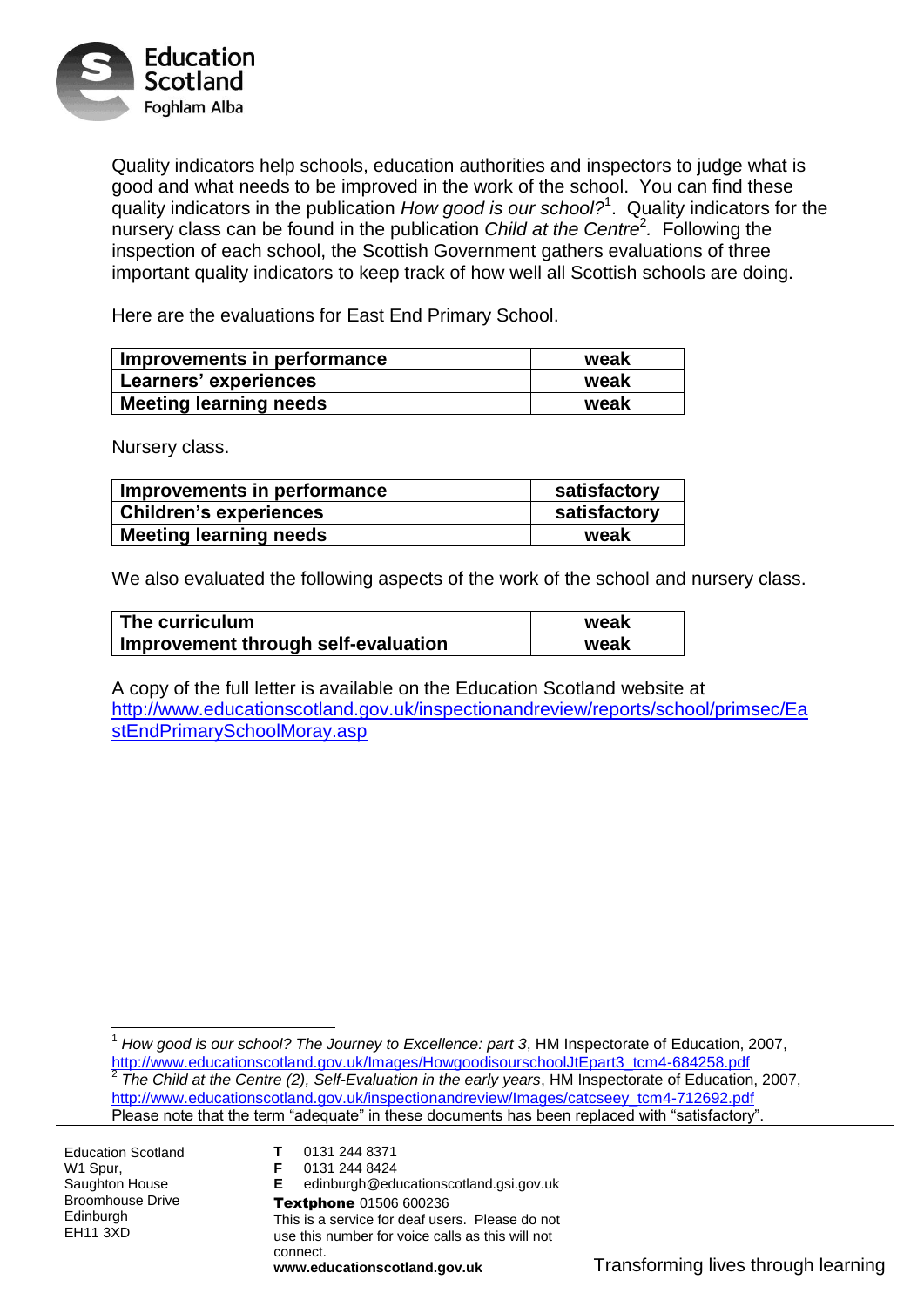A sample of parents, children and young people, and all members of staff were invited to give their views of the school using a pre-inspection questionnaire. Their views informed the inspection process, including the natur meetings. Strengths and issues identified were explored by the inspection team, and the findings are included in the inspection report. The following information gives the statistical detail from those that returned questi

**Parent Questionnaire Summary** Centre NameEast End Primary School SEED Number 5200822 Quest. Issued120 Quest. Input 42 Response Rate 35% National response r 39% 100% 0% 20% 40% 60% 80% 100%School  $\overline{c}$ ाः National School  $\alpha$ National School  $\mathbb{S}^3$ National School  $\overline{d}$ National School Q5 National School  $\mathcal{S}$ National School  $\overline{G}$ National School  $\mathcal{C}^8$ National School  $\mathcal{S}$ National Q10 School National  $\overline{a}$ School National School Q12 National Q13 School T National ■Strongly Agree <br>
■ Strongly Agree Disagree Strongly Disagree ® Don't Know **Z** Not Answered

|     |                                                                                    |                   |       |          |                      | Percentage %                |                 |                              |                                       |
|-----|------------------------------------------------------------------------------------|-------------------|-------|----------|----------------------|-----------------------------|-----------------|------------------------------|---------------------------------------|
|     |                                                                                    | Strongly<br>Agree | Agree | Disagree | Strongly<br>Disagree | Know<br>$\overline{5}$<br>Ó | Not<br>Answered | య<br>Strongly<br>Agree<br>ξá | య<br>Strongly<br>Disagree<br>Disagree |
| Q1  | The school helps my child to be more confident.                                    | 26%               | 62%   | 7%       | $0\%$                | 5%                          | $0\%$           | 88%                          | 7%                                    |
| Q2  | My child enjoys learning at school.                                                | 55%               | 40%   | 5%       | 0%                   | 0%                          | 0%              | 95%                          | 5%                                    |
| Q3  | My child's learning is progressing well.                                           | 45%               | 50%   | $0\%$    | 5%                   | 0%                          | $0\%$           | 95%                          | 5%                                    |
| Q4  | My child is encouraged and stretched to work to the best of their ability.         | 31%               | 52%   | 2%       | 5%                   | 10%                         | 0%              | 83%                          | 7%                                    |
| Q5  | The school keeps me well informed about my child's progress.                       | 19%               | 69%   | 10%      | 2%                   | 0%                          | 0%              | 88%                          | 12%                                   |
| Q6  | My child feels safe at school.                                                     | 45%               | 50%   | 5%       | 0%                   | 0%                          | $0\%$           | 95%                          | 5%                                    |
| Q7  | My child is treated fairly at school.                                              | 43%               | 45%   | 7%       | 0%                   | 5%                          | 0%              | 88%                          | 7%                                    |
| Q8  | I feel staff really know my child as an individual and support them well.          | 31%               | 50%   | 7%       | 0%                   | 12%                         | $0\%$           | 81%                          | 7%                                    |
| Q9  | My child benefits from school clubs and activities provided outside the classroom. | 7%                | 38%   | 24%      | 10%                  | 21%                         | 0%              | 45%                          | 33%                                   |
| Q10 | The school asks for my views.                                                      | 17%               | 52%   | 19%      | 2%                   | 10%                         | $0\%$           | 69%                          | 21%                                   |
| Q11 | The school takes my views into account.                                            | 12%               | 50%   | 17%      | 0%                   | 21%                         | 0%              | 62%                          | 17%                                   |
| Q12 | The school is well led.                                                            | 33%               | 50%   | 10%      | 0%                   | 7%                          | $0\%$           | 83%                          | 10%                                   |
| Q13 | Overall, I am happy with the school.                                               | 38%               | 50%   | 7%       | 0%                   | 5%                          | $0\%$           | 88%                          | 7%                                    |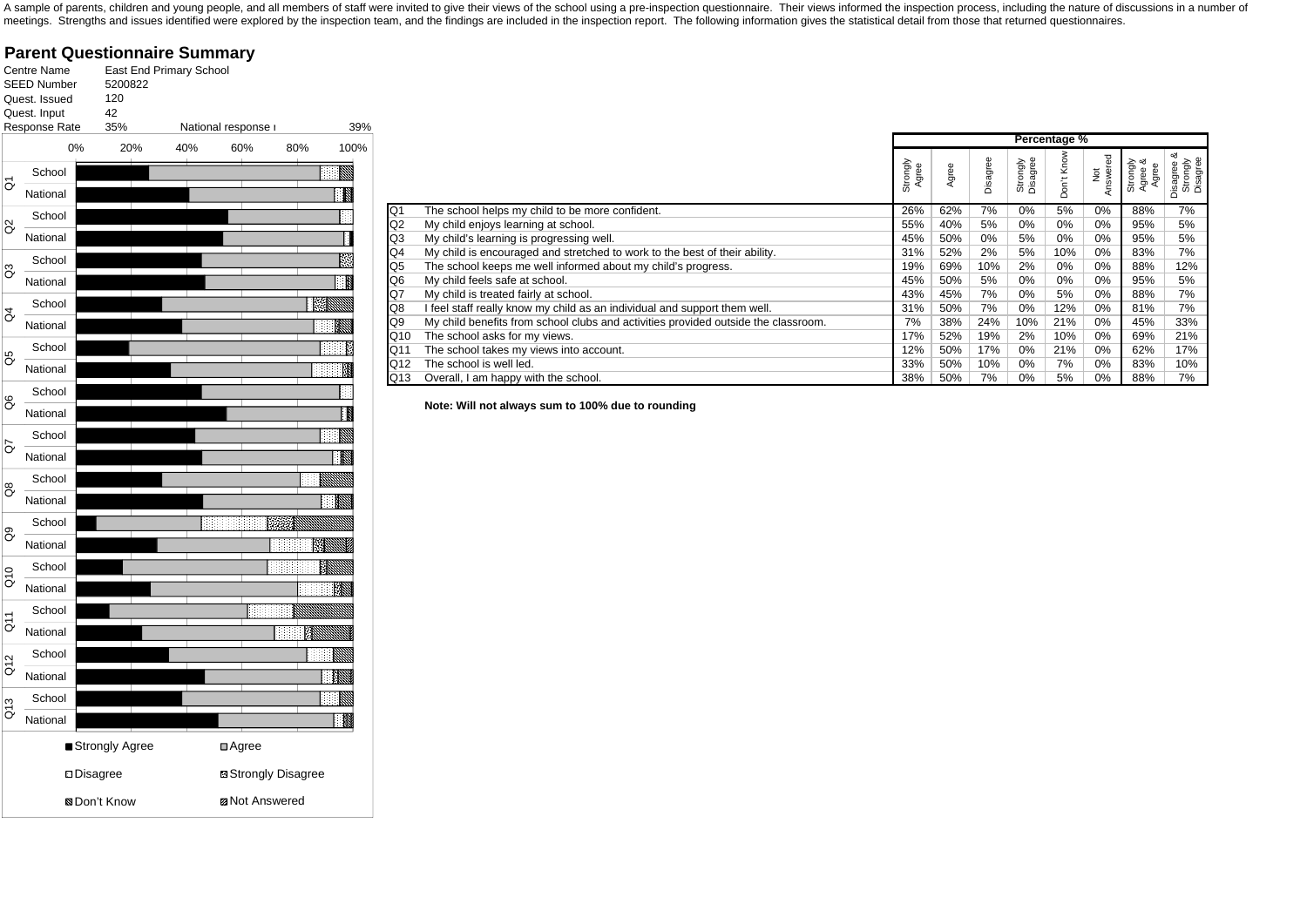#### **Pupil Questionnaire Summary**

|                                     | Centre Name<br>SEED Number | 5200822            | East End Primary School |                                      |                    |      |  |  |  |  |
|-------------------------------------|----------------------------|--------------------|-------------------------|--------------------------------------|--------------------|------|--|--|--|--|
|                                     | Quest, Issued              | 73                 |                         |                                      |                    |      |  |  |  |  |
|                                     | Quest. Input               | 70                 |                         |                                      |                    |      |  |  |  |  |
|                                     | Response Rate              | 96%                |                         | National response r                  |                    | 92%  |  |  |  |  |
|                                     | 0%                         | 20%                | 40%                     | 60%                                  | 80%                | 100% |  |  |  |  |
|                                     | School                     |                    |                         |                                      | ाहर                |      |  |  |  |  |
| δ                                   | National                   |                    |                         |                                      |                    |      |  |  |  |  |
| g                                   | School                     |                    |                         |                                      | 333333             |      |  |  |  |  |
|                                     | National                   |                    |                         |                                      |                    |      |  |  |  |  |
| 3                                   | School<br>National         |                    |                         |                                      |                    |      |  |  |  |  |
|                                     | School                     |                    |                         |                                      | 88                 |      |  |  |  |  |
| ð                                   | National                   |                    |                         |                                      |                    |      |  |  |  |  |
|                                     | School                     |                    |                         |                                      |                    |      |  |  |  |  |
| G5                                  | National                   |                    |                         |                                      |                    |      |  |  |  |  |
|                                     | School                     |                    |                         |                                      |                    |      |  |  |  |  |
| 8                                   | National                   |                    |                         |                                      |                    |      |  |  |  |  |
|                                     | School                     |                    |                         |                                      |                    |      |  |  |  |  |
| ð                                   | National                   |                    |                         |                                      |                    |      |  |  |  |  |
|                                     | School                     |                    |                         |                                      |                    |      |  |  |  |  |
| 8                                   | National                   |                    |                         |                                      |                    |      |  |  |  |  |
|                                     | School                     |                    |                         |                                      |                    |      |  |  |  |  |
| 8O                                  | National                   |                    |                         |                                      |                    |      |  |  |  |  |
|                                     | School                     |                    |                         |                                      | 888                |      |  |  |  |  |
| $\frac{0}{2}$                       | National                   |                    |                         |                                      |                    |      |  |  |  |  |
|                                     | School                     |                    |                         |                                      | <b>COLLECT</b>     |      |  |  |  |  |
| $\overline{c}$                      | National                   |                    |                         |                                      |                    |      |  |  |  |  |
| $\frac{2}{9}$                       | School                     |                    |                         |                                      |                    |      |  |  |  |  |
|                                     | National                   |                    |                         |                                      |                    |      |  |  |  |  |
| $\frac{3}{2}$                       | School                     |                    |                         |                                      | 88888              |      |  |  |  |  |
|                                     | National                   |                    |                         |                                      |                    |      |  |  |  |  |
| $\frac{4}{9}$                       | School                     |                    |                         |                                      |                    |      |  |  |  |  |
|                                     | National                   |                    |                         |                                      |                    |      |  |  |  |  |
| Q15                                 | School<br>National         |                    |                         |                                      | 888888             |      |  |  |  |  |
|                                     |                            |                    |                         |                                      | - 199              |      |  |  |  |  |
| $\frac{6}{2}$                       | School<br>National         |                    |                         |                                      |                    |      |  |  |  |  |
|                                     | School                     |                    |                         |                                      |                    |      |  |  |  |  |
| G17                                 | National                   |                    |                         |                                      |                    |      |  |  |  |  |
|                                     | School                     |                    |                         | 888888                               |                    |      |  |  |  |  |
| ഇ<br>♂                              | National                   |                    |                         |                                      |                    |      |  |  |  |  |
|                                     | School                     |                    |                         |                                      | <b>ING ASSAULT</b> |      |  |  |  |  |
| oro                                 | National                   |                    |                         |                                      | <b>BANK</b>        |      |  |  |  |  |
|                                     |                            |                    |                         |                                      |                    |      |  |  |  |  |
| ■ Strongly Agree<br><b>Disagree</b> |                            |                    |                         | □Agree<br><b>E</b> Strongly Disagree |                    |      |  |  |  |  |
|                                     |                            |                    |                         |                                      |                    |      |  |  |  |  |
|                                     |                            | <b>SDon't Know</b> |                         | <b>ØaNot Answered</b>                |                    |      |  |  |  |  |

|     |                                                                                       |                   |       |          |                      | Percentage % |                 |                                 |                                       |
|-----|---------------------------------------------------------------------------------------|-------------------|-------|----------|----------------------|--------------|-----------------|---------------------------------|---------------------------------------|
|     |                                                                                       | Strongly<br>Agree | Agree | Disagree | Strongly<br>Disagree | Don't Know   | Not<br>Answered | య<br>Strongly<br>Agree<br>Agree | య<br>Strongly<br>Disagree<br>Disagree |
| Q1  | The school is helping me to become more confident.                                    | 47%               | 30%   | 3%       | 3%                   | 17%          | 0%              | 77%                             | 6%                                    |
| Q2  | I enjoy learning at school.                                                           | 44%               | 34%   | 13%      | 1%                   | 7%           | 0%              | 79%                             | 14%                                   |
| Q3  | I am getting along well with my school work.                                          | 40%               | 43%   | 10%      | 1%                   | 6%           | 0%              | 83%                             | 11%                                   |
| Q4  | Staff encourage me to do the best I can.                                              | 61%               | 20%   | 6%       | $0\%$                | 13%          | 0%              | 81%                             | 6%                                    |
| Q5  | Staff talk to me regularly about how to improve my learning.                          | 36%               | 41%   | 11%      | 1%                   | 10%          | 0%              | 77%                             | 13%                                   |
| Q6  | I get help when I need it.                                                            | 64%               | 19%   | 9%       | 1%                   | 6%           | 1%              | 83%                             | 10%                                   |
| Q7  | Staff listen to me and pay attention to what I say.                                   | 47%               | 33%   | 10%      | 4%                   | 6%           | 0%              | 80%                             | 14%                                   |
| Q8  | I have a say in making the way we learn in school better.                             | 39%               | 34%   | 10%      | 7%                   | 10%          | 0%              | 73%                             | 17%                                   |
| Q9  | Staff expect me to take responsibility for my own work in class.                      | 69%               | 21%   | 3%       | 0%                   | 7%           | 0%              | 90%                             | 3%                                    |
| Q10 | Staff and pupils treat me fairly and with respect.                                    | 41%               | 27%   | 11%      | 3%                   | 17%          | 0%              | 69%                             | 14%                                   |
| Q11 | I feel safe and cared for in school.                                                  | 54%               | 23%   | 4%       | 9%                   | 10%          | 0%              | 77%                             | 13%                                   |
| Q12 | I have adults in school I can speak to if I am upset or worried about something.      | 64%               | 24%   | 4%       | 1%                   | 6%           | 0%              | 89%                             | 6%                                    |
| Q13 | I find it easy to talk to staff and they set a good example.                          | 43%               | 30%   | 11%      | 3%                   | 13%          | 0%              | 73%                             | 14%                                   |
| Q14 | Staff make sure that pupils behave well.                                              | 76%               | 14%   | 4%       | 1%                   | 4%           | 0%              | 90%                             | 6%                                    |
| Q15 | Staff are good at dealing with bullying behaviour.                                    | 37%               | 27%   | 11%      | 9%                   | 16%          | 0%              | 64%                             | 20%                                   |
| Q16 | The pupil council is good at getting improvements made in the school.                 | 36%               | 33%   | 7%       | 4%                   | 20%          | 0%              | 69%                             | 11%                                   |
| Q17 | The school encourages me to make healthy-food choices.                                | 24%               | 47%   | 11%      | 6%                   | 11%          | $0\%$           | 71%                             | 17%                                   |
| Q18 | I take part in out-of-class activities and school clubs.                              | 49%               | 14%   | 14%      | 11%                  | 11%          | 0%              | 63%                             | 26%                                   |
| Q19 | I know what out-of-school activities and youth groups are available in my local area. | 47%               | 19%   | 4%       | 9%                   | 20%          | 1%              | 66%                             | 13%                                   |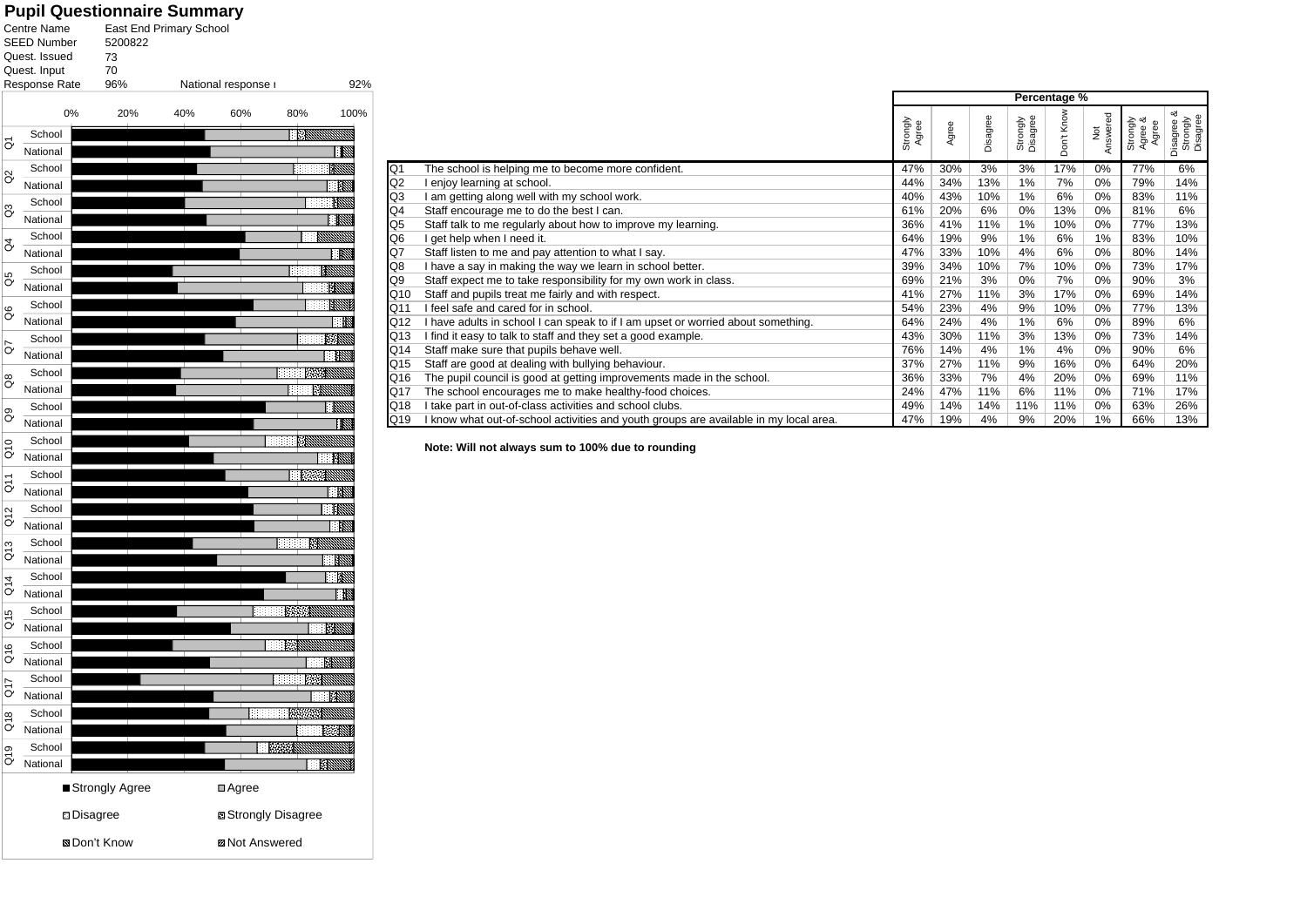#### **Teacher Questionnaire Summary**

|                          | Centre Name<br>SEED Number<br>Quest. Issued<br>Quest. Input<br>Response Rate | East End Primary School<br>5200822<br>17<br>14<br>82% |     | National response r   |                             | 74%  |
|--------------------------|------------------------------------------------------------------------------|-------------------------------------------------------|-----|-----------------------|-----------------------------|------|
|                          | 0%                                                                           | 20%                                                   | 40% | 60%                   | 80%                         | 100% |
|                          | School                                                                       |                                                       |     |                       |                             |      |
| δ                        | National                                                                     |                                                       |     |                       |                             |      |
|                          | School                                                                       |                                                       |     | 38                    |                             |      |
| S                        | National                                                                     |                                                       |     |                       |                             |      |
|                          | School                                                                       |                                                       |     |                       | 8888888                     |      |
| 3                        | National                                                                     |                                                       |     |                       |                             |      |
|                          | School                                                                       |                                                       |     |                       |                             |      |
| $\beta$                  | National                                                                     |                                                       |     |                       |                             |      |
| 8                        | School                                                                       |                                                       |     |                       |                             |      |
|                          | National                                                                     |                                                       |     |                       |                             |      |
| 8                        | School                                                                       |                                                       |     | 88888                 |                             |      |
|                          | National                                                                     |                                                       |     |                       |                             |      |
| ð                        | School                                                                       |                                                       |     |                       | ananan                      |      |
|                          | National                                                                     |                                                       |     |                       |                             |      |
| $\overset{\circ}{\circ}$ | School                                                                       |                                                       |     |                       |                             | ः ह  |
|                          | National                                                                     |                                                       |     |                       |                             |      |
| ලි                       | School                                                                       |                                                       |     |                       |                             |      |
|                          | National                                                                     |                                                       |     |                       |                             |      |
| $\frac{1}{2}$            | School                                                                       |                                                       |     |                       |                             |      |
|                          | National                                                                     |                                                       |     |                       |                             | ⋰    |
| $\overline{5}$           | School                                                                       |                                                       |     |                       |                             |      |
|                          | National                                                                     |                                                       |     |                       |                             |      |
| $\frac{2}{9}$            | School<br>National                                                           |                                                       |     |                       |                             |      |
|                          | School                                                                       |                                                       |     |                       |                             |      |
| Q13                      | National                                                                     |                                                       |     |                       |                             |      |
|                          | School                                                                       |                                                       |     |                       |                             |      |
| $\overline{G}$           | National                                                                     |                                                       |     |                       |                             |      |
| Ю                        | School                                                                       |                                                       |     |                       |                             |      |
| $\overline{c}$           | National                                                                     |                                                       |     |                       |                             |      |
|                          | School                                                                       |                                                       |     |                       |                             |      |
| $\frac{6}{2}$            | National                                                                     |                                                       |     |                       |                             |      |
|                          | School                                                                       |                                                       |     |                       |                             |      |
| <b>G17</b>               | National                                                                     |                                                       |     |                       |                             | 333  |
|                          | School                                                                       |                                                       |     |                       |                             |      |
| $\frac{8}{9}$            | National                                                                     |                                                       |     |                       |                             | ш    |
|                          | School                                                                       |                                                       |     |                       | 88                          |      |
| $\frac{9}{2}$            | National                                                                     |                                                       |     |                       |                             | 用用量  |
| Q20                      | School                                                                       |                                                       |     |                       | <b>BBBB</b>                 |      |
|                          | National                                                                     |                                                       |     |                       |                             | Ñ    |
|                          |                                                                              | ■ Strongly Agree                                      |     | <b>□</b> Agree        |                             |      |
|                          | <b>Disagree</b>                                                              |                                                       |     |                       | <b>El Strongly Disagree</b> |      |
|                          |                                                                              | ®Don't Know                                           |     | <b>Z</b> Not Answered |                             |      |

|     |                                                                                                              | Percentage %      |       |          |                      |            |                 |                              |                                         |
|-----|--------------------------------------------------------------------------------------------------------------|-------------------|-------|----------|----------------------|------------|-----------------|------------------------------|-----------------------------------------|
|     |                                                                                                              | Strongly<br>Agree | Agree | Disagree | Strongly<br>Disagree | Don't Know | Not<br>Answered | Strongly<br>Agree &<br>Agree | య<br>Disagree &<br>Strongly<br>Disagree |
| Q1  | Staff regularly discuss how to improve achievement for all pupils at both stage and whole-<br>school level.  | 29%               | 57%   | 0%       | 0%                   | 14%        | 0%              | 86%                          | 0%                                      |
| Q2  | All pupils are given activities which meet their learning needs.                                             | 21%               | 43%   | 7%       | 0%                   | 29%        | 0%              | 64%                          | 7%                                      |
| Q3  | Pupils are involved in setting learning targets.                                                             | 7%                | 71%   | 14%      | 0%                   | 7%         | 0%              | 79%                          | 14%                                     |
| Q4  | Pupils are provided with regular feedback on what they need to do to improve.                                | 29%               | 50%   | 0%       | 0%                   | 21%        | 0%              | 79%                          | 0%                                      |
| Q5  | Pupils are provided with opportunities to evaluate their own work and that of others.                        | 21%               | 57%   | 0%       | 0%                   | 21%        | 0%              | 79%                          | 0%                                      |
| Q6  | Staff regularly ask for pupils' views on how their learning experiences could be improved.                   | 14%               | 50%   | 21%      | 0%                   | 14%        | 0%              | 64%                          | 21%                                     |
| Q7  | Pupils take an active part in their learning.                                                                | 43%               | 36%   | 21%      | 0%                   | 0%         | 0%              | 79%                          | 21%                                     |
| Q8  | Staff treat all pupils equally.                                                                              | 43%               | 43%   | 7%       | 0%                   | 7%         | 0%              | 86%                          | 7%                                      |
| Q9  | Staff and pupils respect each other.                                                                         | 7%                | 64%   | 29%      | 0%                   | 0%         | 0%              | 71%                          | 29%                                     |
| Q10 | The pupils are well behaved.                                                                                 | 0%                | 43%   | 57%      | 0%                   | 0%         | 0%              | 43%                          | 57%                                     |
| Q11 | Support for pupils with additional support needs is effective.                                               | 7%                | 43%   | 29%      | 7%                   | 14%        | 0%              | 50%                          | 36%                                     |
| Q12 | Parents are fully involved in the school and their children's learning.                                      | 0%                | 57%   | 14%      | 0%                   | 29%        | 0%              | 57%                          | 14%                                     |
| Q13 | I have been actively involved in developing the school's vision and values.                                  | 36%               | 50%   | 7%       | 0%                   | 0%         | 7%              | 86%                          | 7%                                      |
| Q14 | I am actively involved in setting priorities to improve the school.                                          | 29%               | 57%   | 7%       | 0%                   | 0%         | 7%              | 86%                          | 7%                                      |
| Q15 | I have regular opportunities to help shape the curriculum by having staff discussions and<br>working groups. | 21%               | 64%   | 0%       | 7%                   | $0\%$      | 7%              | 86%                          | 7%                                      |
| Q16 | I am aware of the school's procedures for protecting children.                                               | 50%               | 43%   | 0%       | 0%                   | 7%         | 0%              | 93%                          | 0%                                      |
| Q17 | Leadership at all levels is effective.                                                                       | 21%               | 71%   | 0%       | 0%                   | 7%         | 0%              | 93%                          | 0%                                      |
| Q18 | Staff communicate effectively with each other.                                                               | 29%               | 57%   | 0%       | 0%                   | 14%        | 0%              | 86%                          | 0%                                      |
| Q19 | I have good opportunities to take part in continuing professional development.                               | 14%               | 71%   | 7%       | 0%                   | 7%         | 0%              | 86%                          | 7%                                      |
| Q20 | Staff across the school share good practice.                                                                 | 21%               | 64%   | 0%       | 0%                   | 14%        | 0%              | 86%                          | 0%                                      |

**Note: Will not always sum to 100% due to rounding**

**DISCLOSURE CONTROL APPLIED**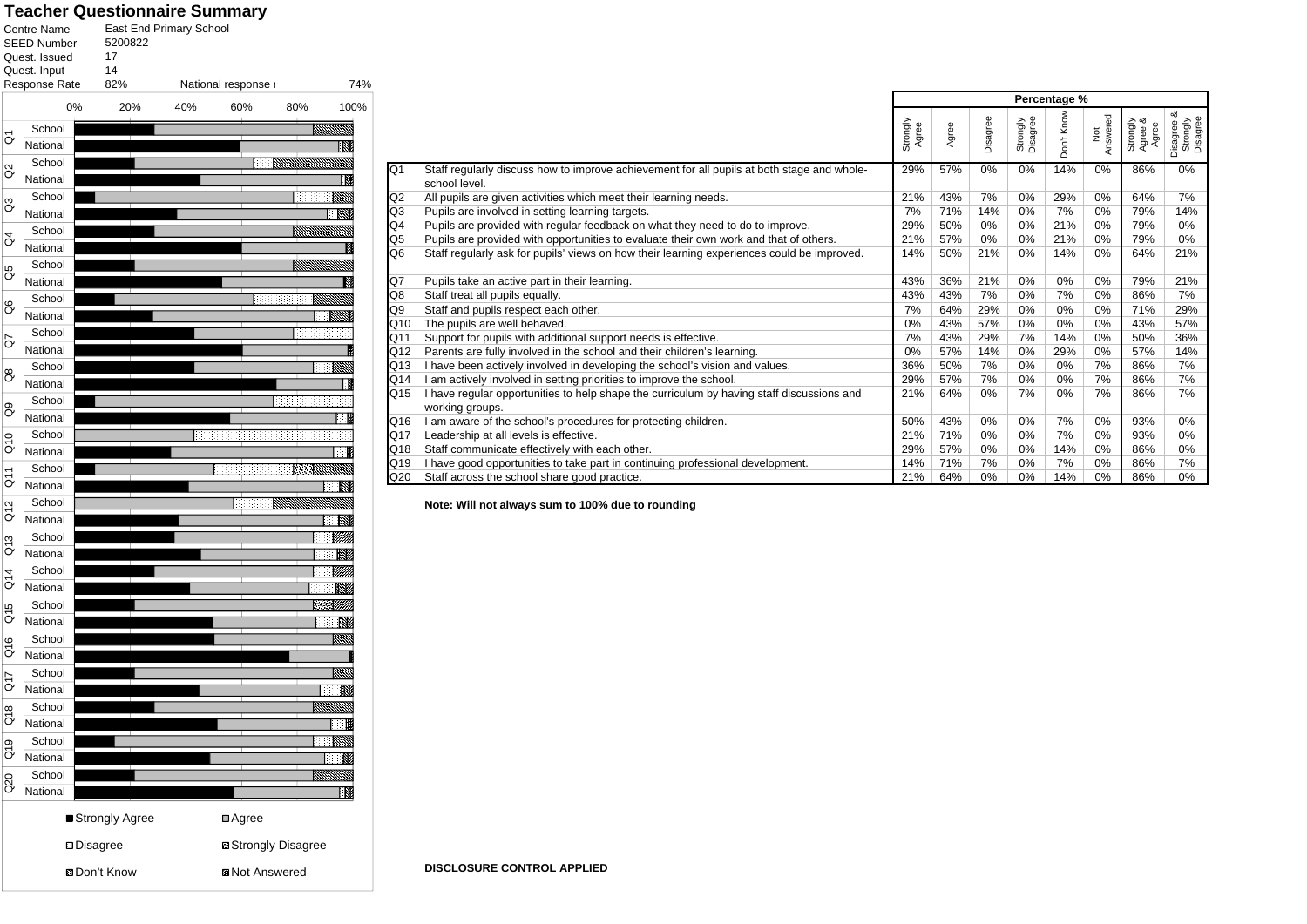# **Non-Teaching Questionnaire Summary**<br><sub>Centre Name East End Primary School</sub>

343% National response r 66% Response Rate SEED Number Quest. Issued Quest. Input **Fewer than 10 responses received therefore the data has not been published.** 7 5200822

|     |          | 0%<br>20%      |                | 40% | 60%                   | 80%       | 100%                                                                                                                                                                                                                           |
|-----|----------|----------------|----------------|-----|-----------------------|-----------|--------------------------------------------------------------------------------------------------------------------------------------------------------------------------------------------------------------------------------|
|     | School   |                |                |     |                       |           |                                                                                                                                                                                                                                |
| ၓ   | National |                |                |     |                       |           | IN                                                                                                                                                                                                                             |
| ã   | School   |                |                |     |                       |           |                                                                                                                                                                                                                                |
|     | National |                |                |     |                       | <b>IN</b> |                                                                                                                                                                                                                                |
| 3   | School   |                |                |     |                       |           |                                                                                                                                                                                                                                |
|     | National |                |                |     |                       |           | and the second second second second second second second second second second second second second second second second second second second second second second second second second second second second second second seco |
| ð   | School   |                |                |     |                       |           |                                                                                                                                                                                                                                |
|     | National |                |                |     |                       | e e no    |                                                                                                                                                                                                                                |
| ဗိ  | School   |                |                |     |                       |           |                                                                                                                                                                                                                                |
|     | National |                |                |     |                       |           |                                                                                                                                                                                                                                |
| g   | School   |                |                |     |                       |           |                                                                                                                                                                                                                                |
|     | National |                |                |     |                       | a a M     |                                                                                                                                                                                                                                |
| ā   | School   |                |                |     |                       |           |                                                                                                                                                                                                                                |
|     | National |                |                |     |                       | ∣≋        |                                                                                                                                                                                                                                |
| ඊ   | School   |                |                |     |                       |           |                                                                                                                                                                                                                                |
|     | National |                |                |     |                       |           |                                                                                                                                                                                                                                |
| ටී  | School   |                |                |     |                       |           |                                                                                                                                                                                                                                |
|     | National |                |                |     |                       |           |                                                                                                                                                                                                                                |
|     | School   |                |                |     |                       |           |                                                                                                                                                                                                                                |
| ã   | National |                |                |     |                       |           | m                                                                                                                                                                                                                              |
|     | School   |                |                |     |                       |           |                                                                                                                                                                                                                                |
| ă   | National |                |                |     |                       | 照         |                                                                                                                                                                                                                                |
|     | School   |                |                |     |                       |           |                                                                                                                                                                                                                                |
| Q12 | National |                |                |     |                       | EBBE      |                                                                                                                                                                                                                                |
|     |          | Strongly Agree | <b>□</b> Agree |     | <b>Disagree</b>       |           |                                                                                                                                                                                                                                |
|     |          |                |                |     | <b>Z</b> Not Answered |           |                                                                                                                                                                                                                                |

|     |                                                                            | Percentage %      |       |          |                      |                               |                     |                                                    |                                         |
|-----|----------------------------------------------------------------------------|-------------------|-------|----------|----------------------|-------------------------------|---------------------|----------------------------------------------------|-----------------------------------------|
|     |                                                                            | Strongly<br>Agree | Agree | Disagree | Strongly<br>Disagree | Kno<br>$\pm$<br>$\Omega$<br>∩ | Not<br>iswered<br>⋖ | Strongly<br>Agree &<br>CD<br>Agree<br>Agree<br>gre | య<br>Disagree &<br>Strongly<br>Disagree |
| Q1  | I have access to the information I need to carry out my work.              | $0\%$             | 0%    | 0%       | 0%                   | 0%                            | $0\%$               | $0\%$                                              | 0%                                      |
| Q2  | All staff and pupils respect each other.                                   | $0\%$             | 0%    | 0%       | 0%                   | 0%                            | $0\%$               | 0%                                                 | 0%                                      |
| Q3  | Pupils are well behaved.                                                   | 0%                | 0%    | 0%       | 0%                   | 0%                            | 0%                  | 0%                                                 | 0%                                      |
| Q4  | I am involved in staff discussions about how to achieve school priorities. | $0\%$             | 0%    | 0%       | 0%                   | 0%                            | $0\%$               | $0\%$                                              | 0%                                      |
| Q5  | I have good opportunities to be involved in making decisions.              | $0\%$             | $0\%$ | 0%       | 0%                   | 0%                            | $0\%$               | 0%                                                 | 0%                                      |
| Q6  | Staff communicate effectively with each other.                             | $0\%$             | 0%    | 0%       | 0%                   | 0%                            | $0\%$               | 0%                                                 | 0%                                      |
| Q7  | Staff treat all pupils equally.                                            | $0\%$             | 0%    | 0%       | 0%                   | 0%                            | $0\%$               | 0%                                                 | 0%                                      |
| Q8  | Support for pupils with additional support needs is effective.             | $0\%$             | 0%    | $0\%$    | $0\%$                | 0%                            | $0\%$               | 0%                                                 | 0%                                      |
| Q9  | Parents are fully involved in the school and their children's learning.    | $0\%$             | 0%    | 0%       | 0%                   | 0%                            | $0\%$               | 0%                                                 | 0%                                      |
| Q10 | I am aware of the school's procedures for protecting children.             | $0\%$             | 0%    | 0%       | 0%                   | 0%                            | $0\%$               | 0%                                                 | 0%                                      |
| Q11 | Leadership at all levels is effective.                                     | $0\%$             | 0%    | 0%       | $0\%$                | $0\%$                         | $0\%$               | 0%                                                 | 0%                                      |
| Q12 | I have good opportunities to take part in training activities.             | $0\%$             | 0%    | 0%       | 0%                   | 0%                            | $0\%$               | 0%                                                 | 0%                                      |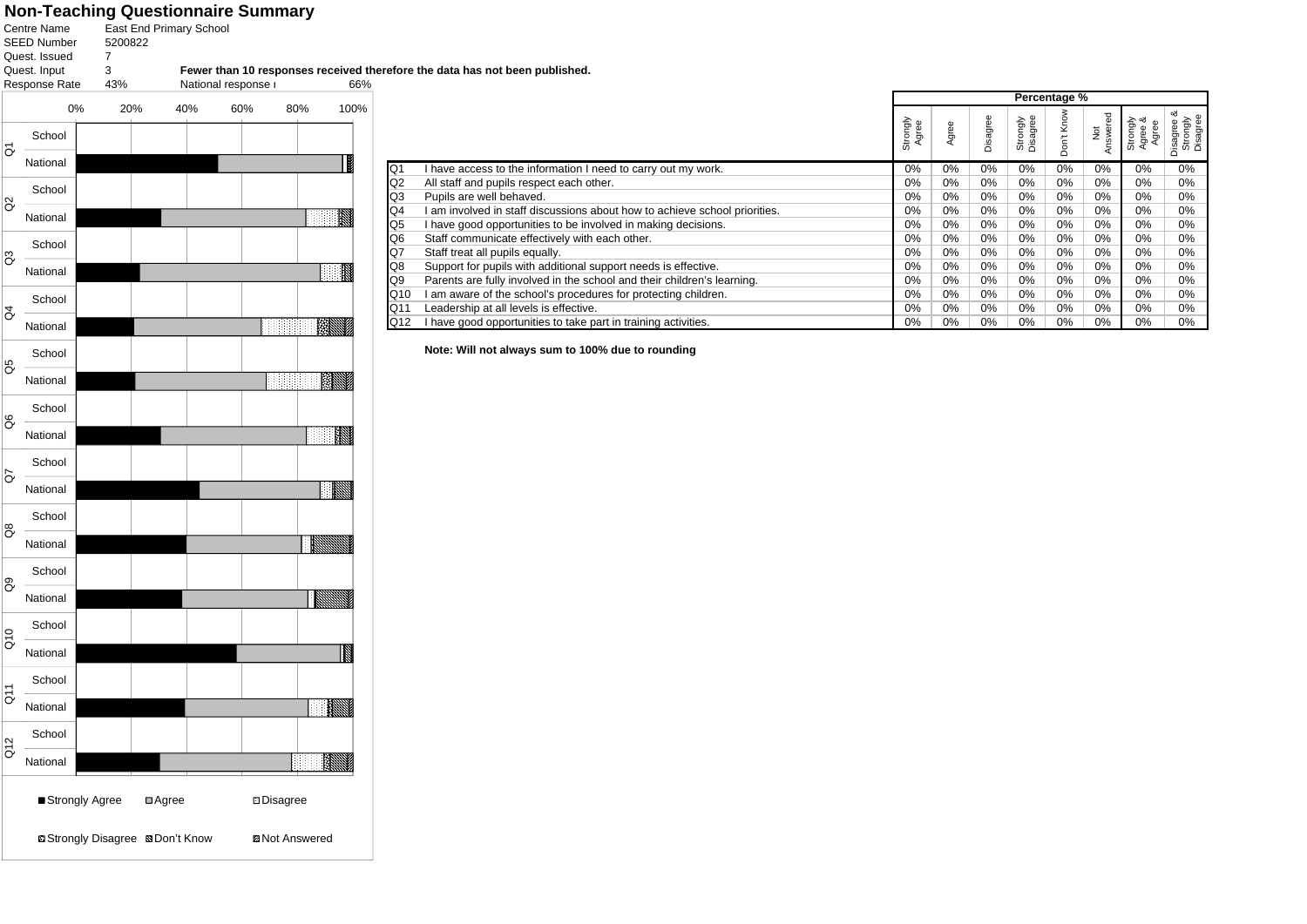# **Nursery Staff Questionnaire Summary<br><sub>Centre Name East End Primary School**</sub>

233% National response r 62% SEED Number Quest. Issued Quest. Input 5200822 Response Rate **Fewer than 10 responses received therefore the data has not been published.** 6 0% 20% 40% 60% 80% 100% School National School  $\overline{c}$  $\sim$ 

|                |                                                                                                 | Percentage %      |       |          |                      |            |                           |                                    |                                         |
|----------------|-------------------------------------------------------------------------------------------------|-------------------|-------|----------|----------------------|------------|---------------------------|------------------------------------|-----------------------------------------|
|                |                                                                                                 | Strongly<br>Agree | Agree | Disagree | Strongly<br>Disagree | Don't Know | Answered<br>$\frac{5}{2}$ | ంర<br>Strongly<br>Agree &<br>Agree | య<br>Strongly<br>Disagree<br>Disagree & |
| Q1             | Staff discuss regularly how to improve the achievement of all children.                         | 0%                | 0%    | $0\%$    | 0%                   | 0%         | 0%                        | 0%                                 | 0%                                      |
| Q <sub>2</sub> | Staff provide activities which meet the learning needs of all children.                         | 0%                | 0%    | 0%       | 0%                   | 0%         | 0%                        | 0%                                 | 0%                                      |
| Q3             | Children are involved in talking about what they will learn.                                    | 0%                | 0%    | 0%       | 0%                   | 0%         | 0%                        | 0%                                 | 0%                                      |
| Q4             | Staff give children regular feedback and encouragement on their learning.                       | 0%                | 0%    | 0%       | 0%                   | 0%         | 0%                        | 0%                                 | 0%                                      |
| Q <sub>5</sub> | Children have opportunities to evaluate their own and other children's work.                    | 0%                | 0%    | 0%       | 0%                   | 0%         | 0%                        | 0%                                 | 0%                                      |
| Q <sub>6</sub> | Staff regularly ask for children's views on how play activities can be improved.                | 0%                | 0%    | 0%       | 0%                   | 0%         | 0%                        | 0%                                 | 0%                                      |
| Q7             | Children are motivated and engaged in their learning.                                           | 0%                | 0%    | 0%       | 0%                   | 0%         | 0%                        | 0%                                 | 0%                                      |
| Q8             | Staff treat all children equally.                                                               | 0%                | 0%    | 0%       | 0%                   | 0%         | 0%                        | 0%                                 | 0%                                      |
| Q9             | Staff and children respect each other.                                                          | 0%                | 0%    | 0%       | 0%                   | 0%         | 0%                        | 0%                                 | 0%                                      |
| Q10            | The children are well behaved.                                                                  | 0%                | 0%    | 0%       | 0%                   | 0%         | 0%                        | 0%                                 | 0%                                      |
| Q11            | Support for children with additional support needs, including behaviour problems, is effective. | 0%                | 0%    | 0%       | 0%                   | 0%         | 0%                        | 0%                                 | 0%                                      |
| Q12            | Parents are fully involved in the nursery and their children's learning.                        | 0%                | 0%    | 0%       | 0%                   | 0%         | 0%                        | 0%                                 | 0%                                      |
| Q13            | I have been actively involved in developing the nursery's vision and values.                    | 0%                | 0%    | 0%       | 0%                   | 0%         | 0%                        | 0%                                 | 0%                                      |
| Q14            | am actively involved in setting priorities for improving the nursery.                           | 0%                | 0%    | 0%       | 0%                   | 0%         | 0%                        | 0%                                 | 0%                                      |
| Q15            | I have regular opportunities to help shape the curriculum and children's experiences by having  | 0%                | 0%    | 0%       | 0%                   | 0%         | 0%                        | 0%                                 | 0%                                      |
|                | discussions with staff and working groups.                                                      |                   |       |          |                      |            |                           |                                    |                                         |
| Q16            | I am aware of the nursery's procedures relating to child protection.                            | 0%                | 0%    | 0%       | 0%                   | 0%         | 0%                        | 0%                                 | 0%                                      |
| Q17            | Leadership at all levels is effective.                                                          | 0%                | 0%    | 0%       | 0%                   | 0%         | 0%                        | 0%                                 | 0%                                      |
| Q18            | Staff communicate effectively with each other.                                                  | 0%                | 0%    | 0%       | 0%                   | 0%         | 0%                        | 0%                                 | 0%                                      |
| Q19            | I have good opportunities to take part in continuing professional development.                  | 0%                | 0%    | 0%       | 0%                   | 0%         | 0%                        | 0%                                 | 0%                                      |
| Q20            | Staff across the nursery share good practice.                                                   | 0%                | 0%    | 0%       | 0%                   | 0%         | 0%                        | 0%                                 | 0%                                      |

| Ø              | National           |                    |                            |
|----------------|--------------------|--------------------|----------------------------|
|                | School             |                    |                            |
| G3             | National           |                    | I                          |
| $\beta$        | School             |                    |                            |
|                | National           |                    | 闇                          |
| 8p             | School             |                    |                            |
|                | National           |                    | <b>START OF STREET</b>     |
| 8              | School             |                    |                            |
|                | National           |                    | <b>REGISTER</b>            |
| G              | School             |                    |                            |
|                | National           |                    |                            |
| $\frac{8}{3}$  | School             |                    |                            |
|                | National           |                    |                            |
| $\mathbf{G}$   | School             |                    |                            |
|                | National<br>School |                    | H                          |
| Q10            | National           |                    | ΓØ                         |
|                | School             |                    |                            |
| $\tilde{G}$    | National           |                    | 一致                         |
|                | School             |                    |                            |
| Q12            | National           |                    | ाइ                         |
|                | School             |                    |                            |
| Q13            | National           |                    | ΓΜ                         |
|                | School             |                    |                            |
| $\overline{C}$ | National           |                    | <b>IN</b>                  |
|                | School             |                    |                            |
| Q15            | National           |                    | HK                         |
|                | School             |                    |                            |
| Q16            | National           |                    |                            |
| Q17            | School             |                    |                            |
|                | National           |                    | $\blacksquare$             |
| $\frac{8}{9}$  | School             |                    |                            |
|                | National           |                    | ा                          |
| Q19            | School             |                    |                            |
|                | National           |                    | ∷ ⊠                        |
| Q20            | School             |                    |                            |
|                | National           |                    | I                          |
|                |                    | ■ Strongly Agree   | ⊟Agree                     |
|                |                    | <b>Disagree</b>    | <b>■ Strongly Disagree</b> |
|                |                    | <b>®Don't Know</b> | <b>Ø</b> Not Answered      |
|                |                    |                    |                            |